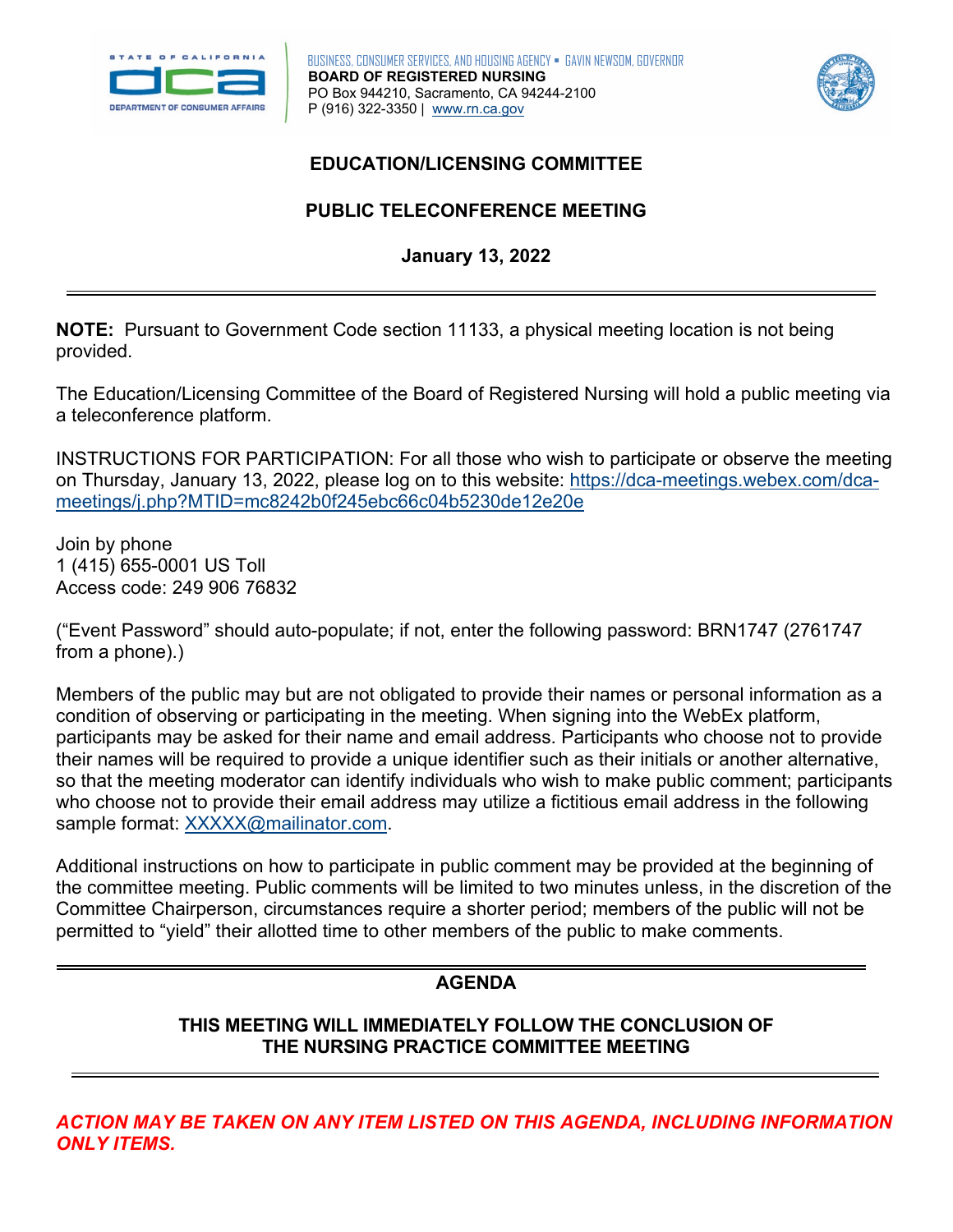## **Thursday, January 13, 2022**

### **8.0 Call to Order/Roll Call/Establishment of a Quorum**

#### **8.1 Public Comment for Items Not on the Agenda**

**Note:** The Committee may not discuss or take action on any matter raised during the Public Comment section that is not included on this agenda, except to decide whether to place the matter on the agenda of a future meeting. (Gov. Code, §§ 11125 & 11125.7, subd. (a).)

- $8.2$ **8.2 Review and Vote on Whether to Approve Previous Meeting Minutes:** 
	- $\triangleright$  October 7, 2021
- **8.3 Discussion and Possible Action Regarding Whether to Recommend Ratification of Minor Curriculum Revisions and Acknowledge Receipt of Program Progress Reports (16 CCR § 1426), and Whether to Recommend Ratification of Clinical Facility Approval or Other Action (16 CCR § 1427) (Consent)**
- **8.4 Discussion and Possible Action Regarding Whether to Recommend Approval, Acceptance or Other Action for Approved Nursing Programs**

### **1423) (Consent) Continuing Approval of Prelicensure Nursing Programs (BPC § 2788; 16 CCR §§ 1421 &**

- 8.4.1 Glendale Career College Marsha Fuerst School of Nursing Associate Degree Nursing Program
- 8.4.2 Glendale Community College Associate Degree Nursing Program
- 8.4.3 College of San Mateo Associate Degree Nursing Program
- 8.4.4 Sierra College Associate Degree Nursing Program

#### **Prelicensure Nursing Program Unit Adjustment or Other Changes (16 CCR §§ 1426 & 1432) (Substantive Change) (No Enrollment Increase) (Consent)**

- 8.4.5 Concordia University Irvine Baccalaureate Degree Nursing Program
- 8.4.6 Palomar College Associate Degree Nursing Program

#### **Initial Approval of Advanced Practice (Nurse Practitioner) Nursing Programs (BPC § 2835; 16 CCR § 1485) (Consent)**

8.4.7 National University Advanced Practice Degree Nursing Program

#### **Program (16 CCR § 1483.2) (Consent) Substantive changes to an Approved Advanced Practice (Nurse Practitioner) Nursing**

- 8.4.8 California Baptist University Advanced Practice Nursing Degree Program
- 8.4.9 University of California Davis Betty Irene Moore School of Nursing Advanced Practice Nursing Degree Program
- 8.4.10 Western University of Health Sciences College of Graduate Nursing Advanced Practice Nursing Degree Program
- **8.5 Discussion and Possible Action Regarding Acceptance of Final Program Progress Report for an Approved Prelicensure Nursing Program (16 CCR § 1423) (Present)**  Compton College Associate Degree Nursing Program